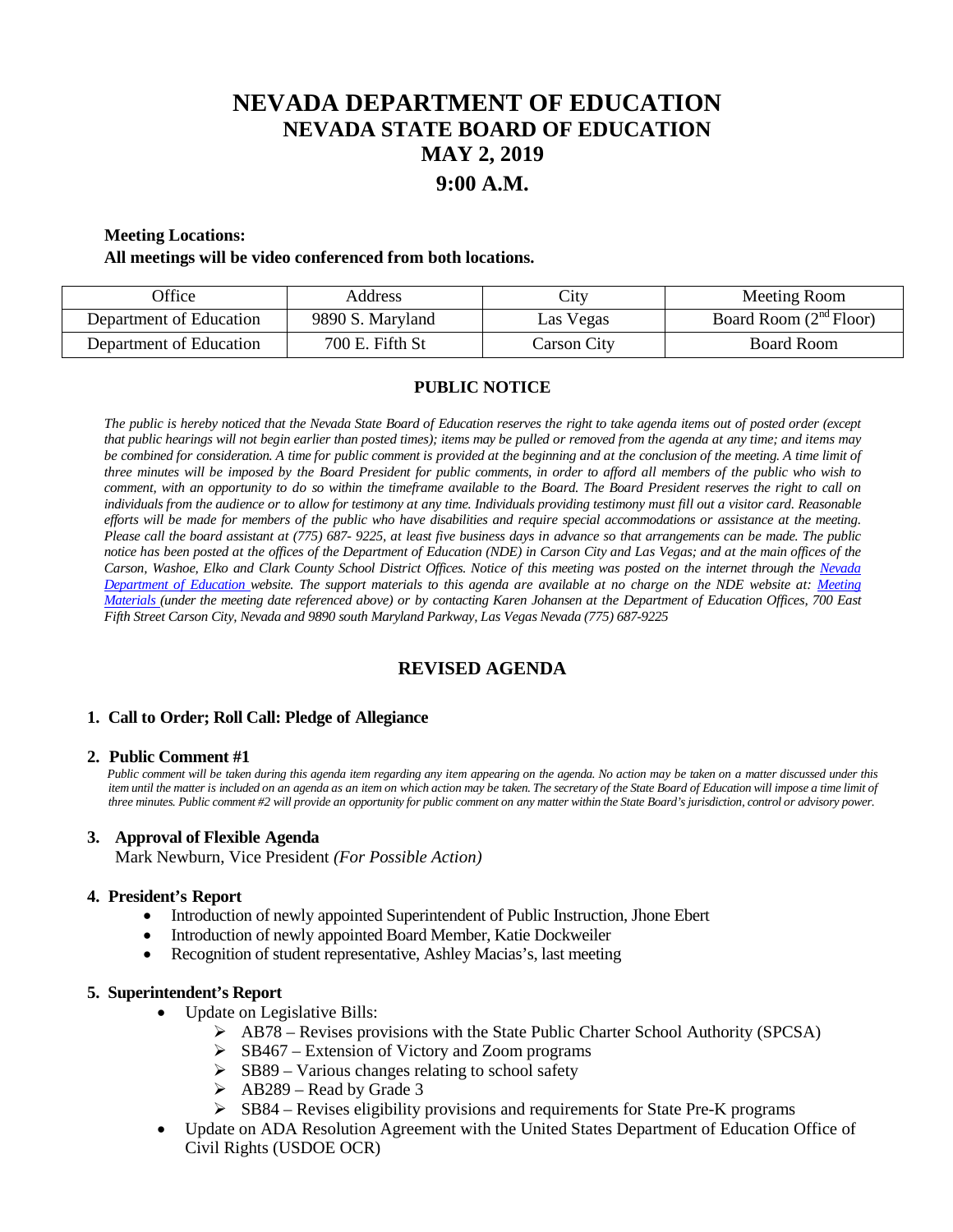# **6. Approval of Consent Agenda**

 *Information concerning the following consent agenda items has been provided to Board members for study prior to the meeting. Unless a Board member has a question concerning a particular item and asks that it be withdrawn from the consent list, items are approved through one action.* Mark Newburn, Vice President *(Information/Discussion/For Possible Action)*

- a. Possible Approval to appoint nominees to fill the current vacancies on the Special Education Advisory Committee Members (SEAC):
	- Kati Layosa Parents of Children with Disabilities and/or Individuals with Disabilities
	- Shirley Gaw Parents of Children with Disabilities and/or Individuals with Disabilities
	- Rosalie Woods Parents of Children with Disabilities and/or Individuals with Disabilities
	- Lisa Rosas -Parents of Children with Disabilities and/or Individuals with Disabilities
	- Roy Harvey Parents of Children with Disabilities and/or Individuals with Disabilities
	- Mathew Montgomery Parents of Children with Disabilities and/or Individuals with Disabilities
	- Ellen Marquez Parents of Children with Disabilities and/or Individuals with Disabilities
	- Danielle Fredenburg Parents of Children with Disabilities and/or Individuals with Disabilities
	- Travis Mills -Individuals with Disabilities
	- Mariana Delgiudice Special Education Teacher Rural
	- Marva Cleven Special Education Administrator Rural
	- Jodee Prudente Special Education Teacher North
	- Mary Ann Demchak Universities -North
- b. Possible Approval of the appointment of the following to the WestEd Board of Directors:
	- Jonathan Moore Term Expiration 5/31/2022 Deputy Superintendent, FWL director representing the Nevada Department of Education
	- Felicia Ortiz Term Expiration 5/31/2022 Board of Education member, FWL director representing the Nevada Department of Education
	- Jhone Ebert Term Expiration 5/31/2022 Superintendent of Public Instruction, SWRL director representing the Nevada Department of Education
	- Traci Davis Term Expiration  $5/31/2022$  SWRL director representing the county school districts of Nevada
- c. Possible Approval of Revised Career and Technical Education Standards for Emergency Medical Technician
- d. Possible Approval of Leadership Academy of Nevada (LANV) Dual Credit Request for a course at the College of Southern Nevada.
- e. Possible Approval of Applications from NYE County School District, Coral Academy of Science, Pinecrest Academy and Sports Leadership and Management Academy (SLAM) to have Programs of Work-Based Learning.
- f. Possible Approval of Minutes:
	- March 5, 2019 Subcommittee to Review Candidates for the Superintendent Position
	- March 12, 2019 Regular meeting of the State Board
- g.Possible Approval of an Instructional Material from Clark County School District, Carson City School District and Washoe County School District

# **7**. **Information, Discussion and Possible Action regarding the 2019 State Plan to Improve Achievement of Pupils (STIP) per NRS 385.11.**

 Jhone Ebert, Superintendent of Public Instruction; Sarah Nick, Management Analyst *(Information/Discussion/For Possible Action)*